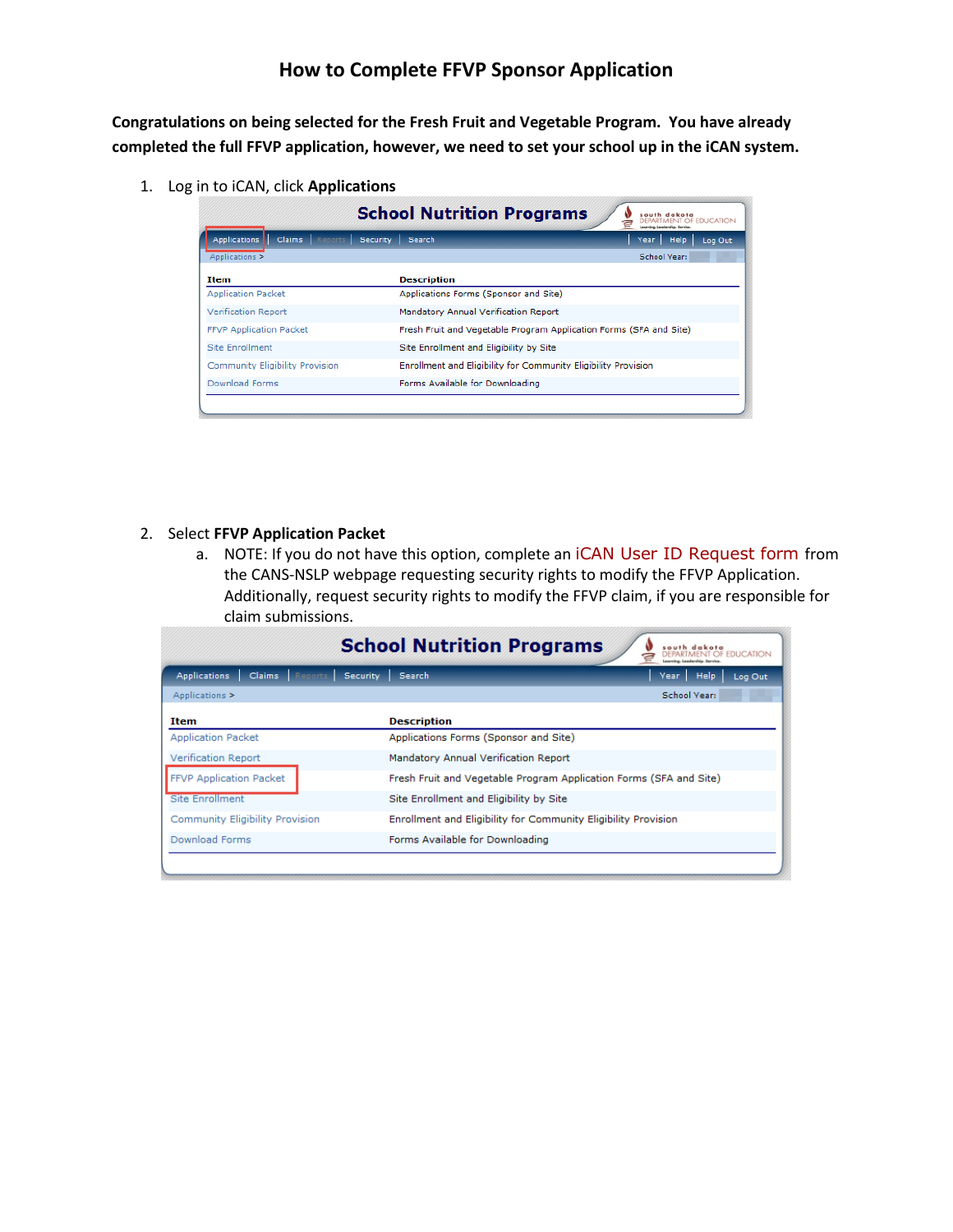## **How to Complete FFVP Sponsor Application**

- 3. Select **Detail** for the School Year which you wish to participate in.
	- a. Most likely, this will result in clicking the option at the top of the page

|        |                                |                                             | <b>School Nutrition Programs</b> |                  | a                 | south dakota<br>DEPARTMENT OF EDUCATION<br>Leonvino, Leadership, Service, |
|--------|--------------------------------|---------------------------------------------|----------------------------------|------------------|-------------------|---------------------------------------------------------------------------|
|        | <b>Applications</b>            | Reports<br>Claims                           | Search<br><b>Security</b>        |                  |                   | Year Help<br>Log Out                                                      |
|        |                                | Applications > FFVP Application Year List > |                                  |                  |                   | School Year:                                                              |
|        | <b>FFVP Application Packet</b> |                                             |                                  |                  |                   |                                                                           |
|        |                                | <b>Status: Active</b>                       | <b>Participating Year</b>        |                  |                   |                                                                           |
|        | <b>Action</b>                  | <b>School Year</b>                          | run Free/Redc %                  | <b>Open Date</b> | <b>Close Date</b> | <b>Approved Sites</b>                                                     |
| Click! | Detail                         |                                             | 30.00                            |                  |                   | 0                                                                         |
|        | Detail                         |                                             | 30.00                            |                  |                   | o                                                                         |
|        | <b>Last Year</b>               |                                             | $<$ Back                         |                  |                   |                                                                           |

- 4. Click **Add** for the Fresh Fruit and Vegetable Sponsor Application. You will provide/confirm contact information for your school district.
	- **a. DO NOT COMPLETE THE FFVP SITE APPLICATION.**
		- i. The system will now allow you to complete the site application. If you accidentally click on the site application, you will receive an error message instructing you to go back.

|                      |                                                          |                                                                       |                  | <b>School Nutrition Programs</b>                                         |                                             | ā                  | south dakota<br>DEPARTMENT OF EDUCATION<br>Leoreing, Leadership, Service. |                       |
|----------------------|----------------------------------------------------------|-----------------------------------------------------------------------|------------------|--------------------------------------------------------------------------|---------------------------------------------|--------------------|---------------------------------------------------------------------------|-----------------------|
|                      | <b>Applications</b>                                      | <b>Claims</b><br>Reports                                              | <b>Security</b>  | Search                                                                   |                                             |                    | Help Log Out<br>Year                                                      |                       |
|                      |                                                          | Applications > FFVP Application Year List > FFVP Application Packet > |                  |                                                                          |                                             |                    | School Year:                                                              |                       |
|                      | <b>FFVP Application Packet</b><br><b>For School Year</b> |                                                                       |                  |                                                                          |                                             |                    |                                                                           |                       |
|                      | Status: Active                                           |                                                                       |                  |                                                                          |                                             |                    |                                                                           |                       |
|                      | <b>Action</b>                                            | <b>Form Name</b>                                                      |                  |                                                                          |                                             |                    | <b>Status</b>                                                             |                       |
| Click!               | Add<br>Fresh Fruit And Vegetable Sponsor Application     |                                                                       |                  |                                                                          |                                             | <b>Not Started</b> |                                                                           |                       |
|                      |                                                          |                                                                       |                  | Minimum Percentage of Free and Reduced Lunches for Eligibility 30,0000 % |                                             |                    |                                                                           |                       |
|                      | <b>Action</b>                                            | <b>Site ID</b>                                                        | <b>Site Name</b> |                                                                          | % Enroll<br>Free/Redc Reimburse<br>Oct 2015 | <b>CEP</b>         | % Free Approved Status                                                    |                       |
| <b>Do Not Click!</b> | Add                                                      | 0002                                                                  |                  |                                                                          | 0.0000                                      | N/A                | No                                                                        | <b>Not</b><br>Started |
|                      |                                                          |                                                                       |                  | $<$ Back                                                                 |                                             |                    |                                                                           |                       |